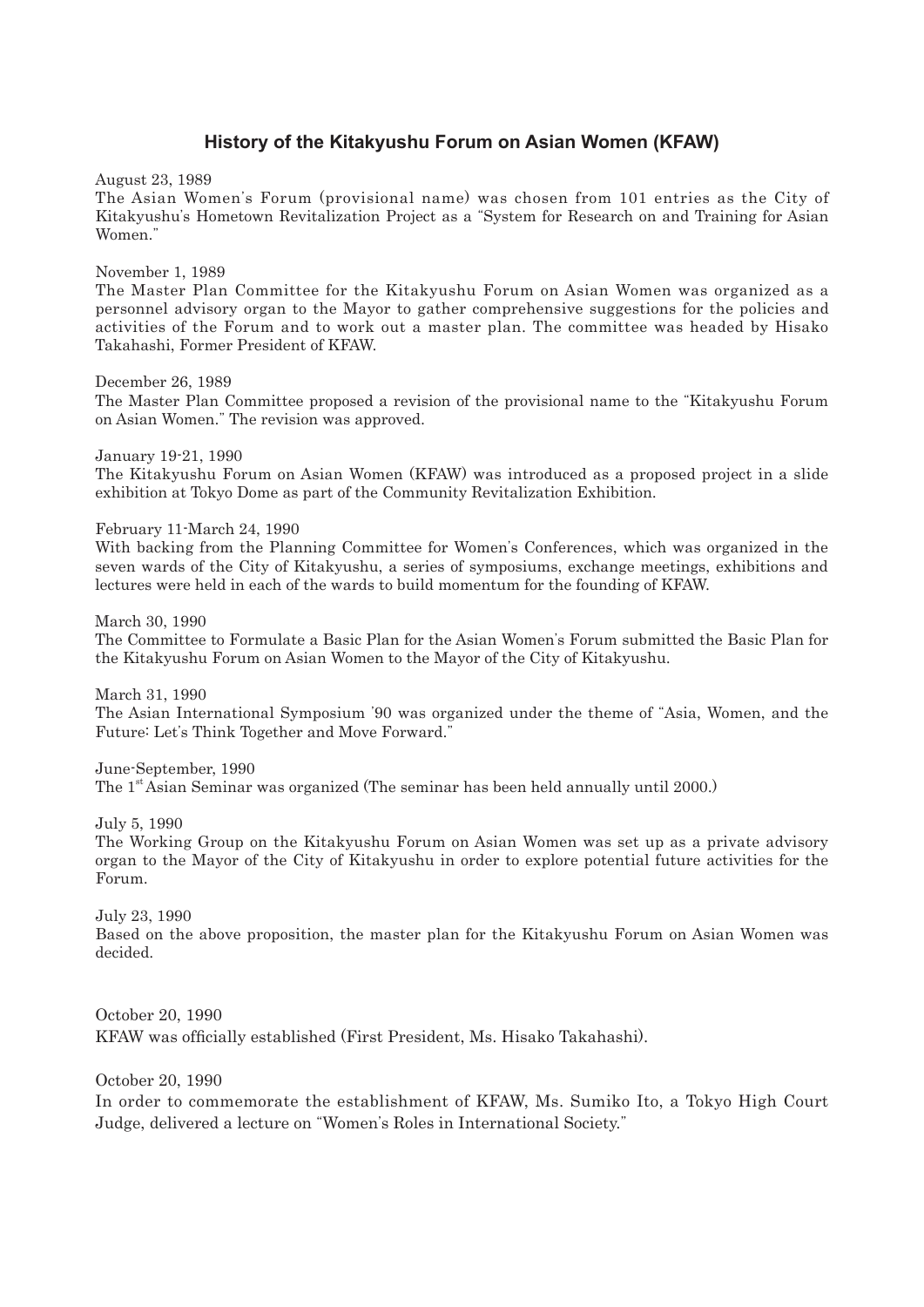October, 1990 A joint research project on "The Influence of Development on Women and Families" began.

March 9-10, 1991 KFAW organized the 1<sup>st</sup> Kitakyushu Conference on Asian Women "Asian Women Today."

March, 1991 The first issue of the information magazine *Asian Breeze* was published.

April, 1991 Research projects began.

May, 1991 Recruitment of foreign correspondents began (This annual project has continued ever since.)

December 1-2, 1991 KFAW organized the 2<sup>nd</sup> Kitakyushu Conference on Asian Women "Women in Decision Making."

March 18-27, 1992

The "1<sup>st</sup> Seminar for Governmental Officers on the Improvement of the Status of Women" was held (seminar name changed to "Seminar on Gender Mainstreaming Policies for Government Officers" in 2002 and to "Gender Mainstreaming Policies for Government Officers" in 2010) (The seminar has been held every year since).

July 24, 1992

With the aim of gaining status as a foundation by October 1993, a fundraising committee was set up to raise the necessary money to create a basic fund. The members of the Board of Directors took the initiative in fundraising activities.

November 13-15, 1992 KFAW organized the 3<sup>rd</sup> Kitakyushu Conference on Asian Women "Women in Environment and Development."

November 24, 1992

When the UNIFEM Japan Committee was formed to support the United Nations Development Fund for Women (UNIFEM), KFAW became a full UNIFEM member and member of the Liaison Committee for the International Women's Year, together with the Yokohama Women's Association.

March, 1993 The 1<sup>st</sup> volume of Asian Women Series was published (China).

May, 1993

Production of Educational Videotapes for International Understanding began.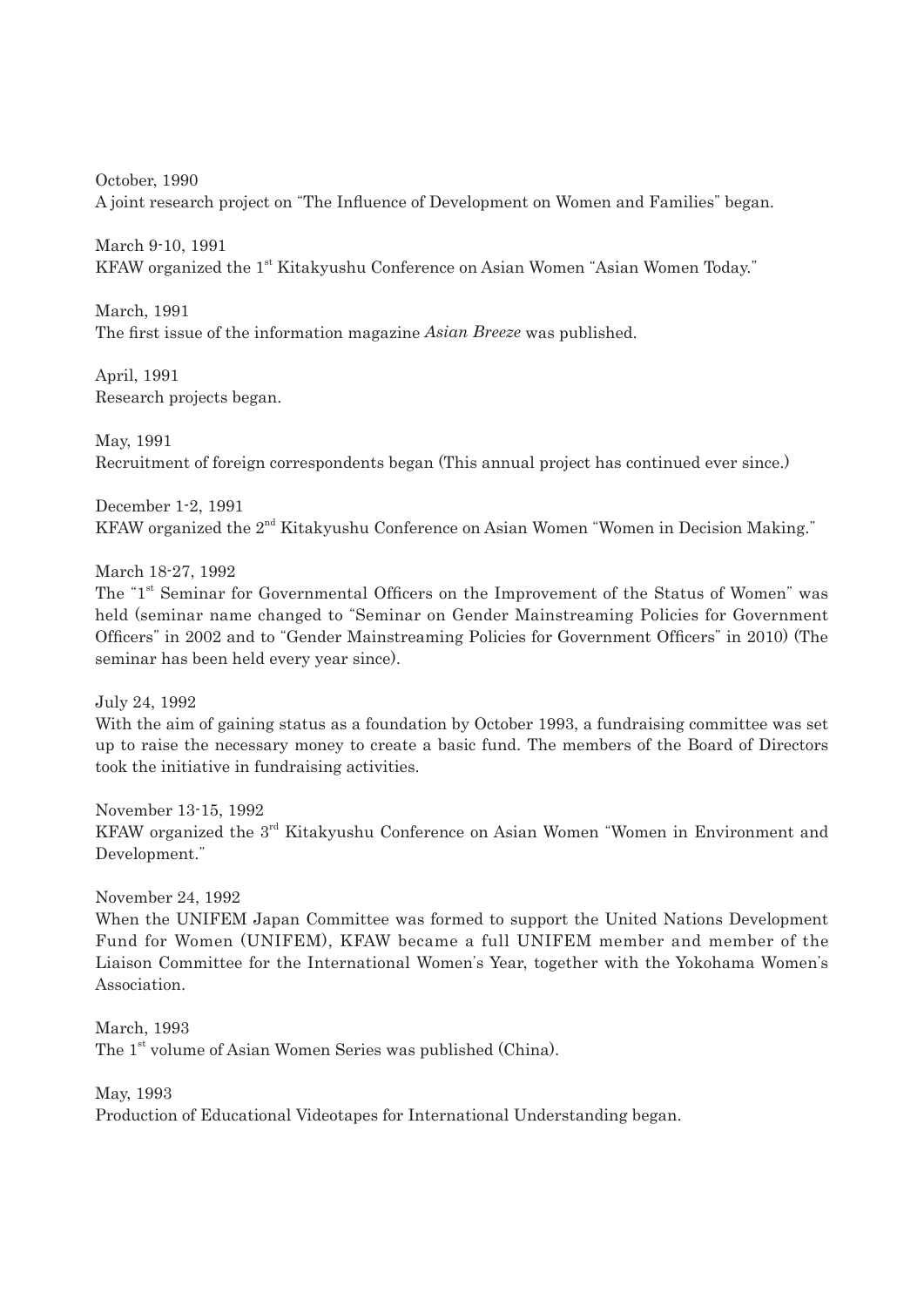September 17, 1993 A meeting to promote the establishment of KFAW as a foundation was held.

September 22, 1993 KFAW received approval as a foundation from the Ministry of Labour.

October 1, 1993 KFAW became a foundation (President, Ms. Hisako Takahashi).

November 19-21, 1993 KFAW organized the 4<sup>th</sup> Kitakyushu Conference on Asian Women "Population and Our Earth's Future."

February 8, 1994 Ms. Hisako Takahashi, President, was appointed as High Court Judge and resigned from office. Ms. Yoshiko Misumi, Managing Director, was appointed as acting president.

April, 1994 KFAW started a joint research project "Working Women in Asia Series."

September 1-8, 1994 KFAW held the  $1<sup>st</sup>$  Foreign Correspondent's Seminar.

November 18-20, 1994 KFAW organized the 5<sup>th</sup> Kitakyushu Conference on Asian Women "Women and the Family."

April 1, 1995 KFAW was commissioned by the City of Kitakyushu to manage and operate the Kitakyushu Women's Center.

June 15, 1995 KFAW moved its offices to the Kitakyushu Otemachi Building.

June 22, 1995 Mr. Hachiji Okuda took office as the second President.

July 1-8, 1995 Opening events for the Kitakyushu Women's Center were held.

September 4-11, 1995

KFAW received observer status to participate in The United Nations Commission on Status of Women, and participated in the Fourth World Conference on Women as an observer. KFAW also participated in the conference NGO Forum and held a workshop.

November 17-19, 1995 KFAW organized the 6<sup>th</sup> Kitakyushu Conference on Asian Women "Women and Labor."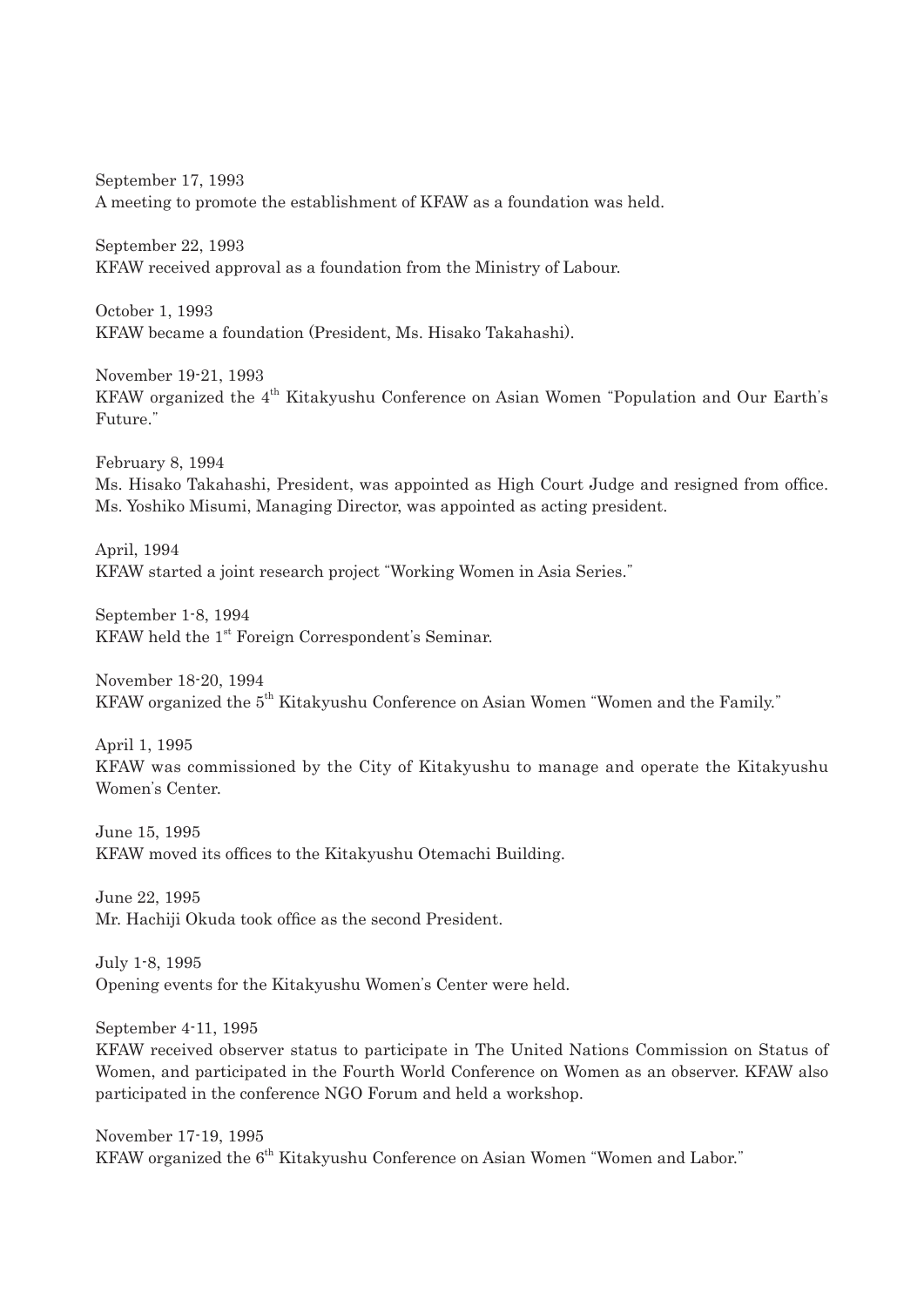February 16-March 21, 1996 KFAW organized the "1<sup>st</sup> Seminar on Women and Environment and Development" commissioned by JICA (This seminar was held annually until 2008.)

November 15-17, 1996 KFAW organized the 7<sup>th</sup> Kitakyushu Conference on Asian Women "Women and the Media."

January, 1997 KFAW established a website.

April 1, 1997 Ms. Yoshiko Misumi, Managing Director, was appointed as acting president.

September 22, 1997 The Visiting Researcher Program was introduced.

November 7-9, 1997 KFAW organized the 8<sup>th</sup> Kitakyushu Conference on Asian Women "Women's Empowerment and Education."

March 24, 1998 Ms. Hisako Takahashi took office as the third President of KFAW.

June, 1998 The International Cooperation Seminar started.

October 10, 1998 KFAW celebrated the 5th anniversary of the establishment of the foundation.

November 7-8, 1998 KFAW organized the 9<sup>th</sup> Kitakyushu Conference on Asian Women "Mainstreaming Gender for Sustainable Development in Asia."

December 12-13, 1998 KFAW held a Seminar on Global Citizenship Education.

April 12, 1999 KFAW initiated the Japan Society Local Government and Public Policy Fellowship Project.

September, 1999 KFAW held a discussion meeting on the future of KFAW.

October 17-31, 1999 KFAW implemented a training program for women entrepreneurs commissioned by the Kitakyushu Women's Center.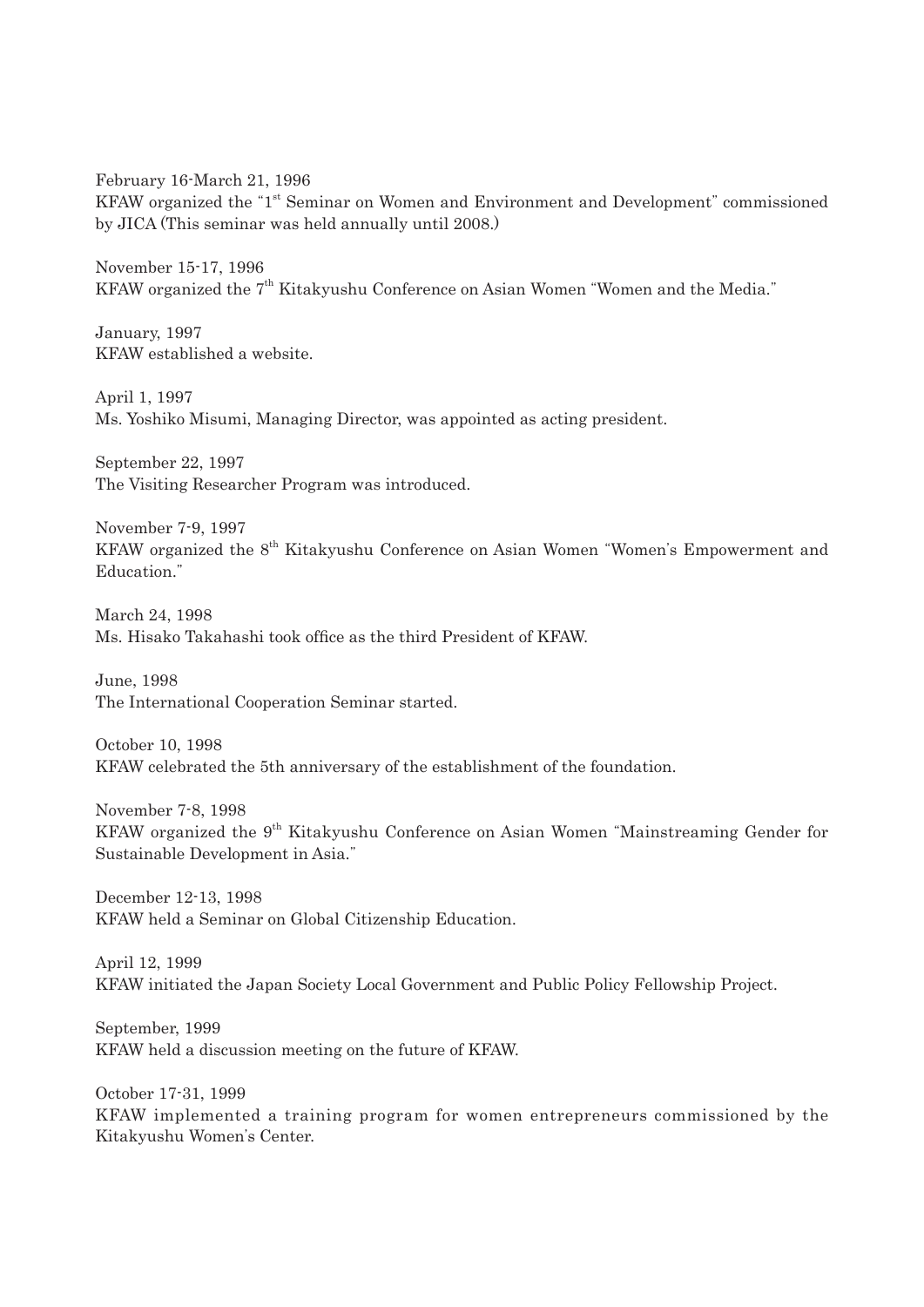November 6-7, 1999

KFAW organized the 10<sup>th</sup> Kitakyushu Conference on Asian Women "Towards a Gender Equal Century: the Women 2000 Conference and Beyond."

January 9-15, 2000 KFAW organized a study tour for women entrepreneurs in San Francisco, U.S.A.

June 5-9, 2000

KFAW participated in the United Nations Special General Assembly "Women 2000: Gender Equality, Development and Peace for the Twenty-first Century" as an accredited NGO.

June 5-8, 2000

KFAW participated in a "Women 2000" related NGO conference, Beijing+5 Global Feminist Symposium in New York, U.S.A, and held a workshop.

September 3, 2000

KFAW organized the Women's Environment Congress for Asia and Pacific to coincide with the Environment Congress for Asia and the Pacific.

November, 2000

KFAW received an award for Community Development in the World from the Minister of Home Affairs.

December 28, 2000

KFAW changed from a presidential to chair-based system, and gained approval for changing the regulations concerning the KFAW Endowment Act.

February 25-March 5, 2001 KFAW organized an Environment Study Tour (Malaysia).

April 1, 2001

Ms. Hiroko Hara took office as the first Chair, Ms. Yoshiko Misumi as the fourth President and Ms. Hisako Takahashi, former President, as an Advisor.

July 26-28, 2001

KFAW participated in the Stakeholders' Meeting for North-East Asia in Preparation for the World Summit on Sustainable Development, 2002 and The North-East Asian Sub-Regional Preparatory Meeting for the World Summit on Sustainable Development in Beijing, China.

July-September, 2001

KFAW implemented projects related to the JAPAN EXPO 2001 Kitakyushu.

・JICA trainees report: "From JAPAN to the World! and From Japan to the Future."

・Ms. Masako Atsumi (attorney-at-law) took part in a gender equality talk show: "The Yamauchi Family Partnership."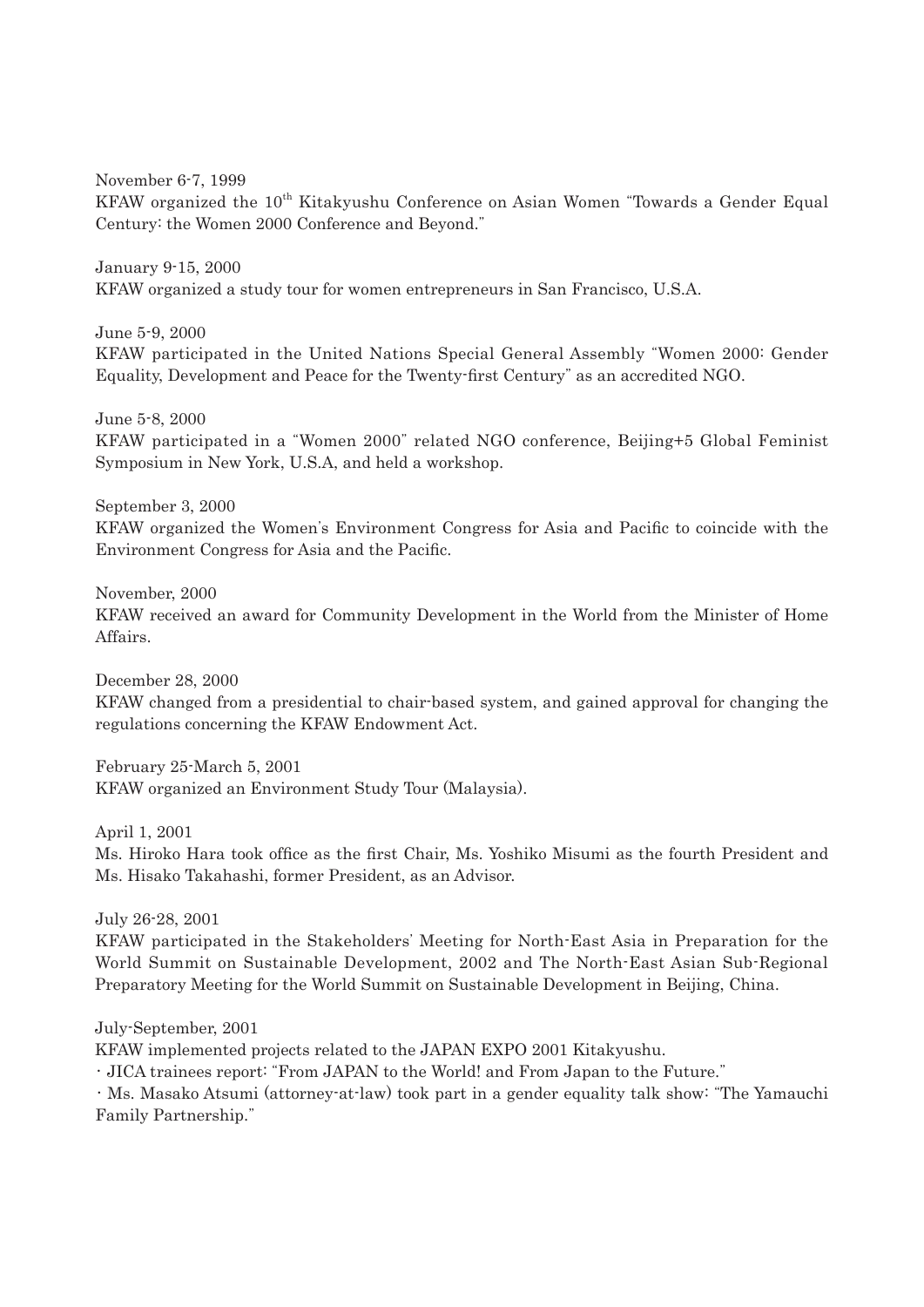September 12-16, 2001 KFAW participated in the 1<sup>st</sup> North-East Asian Women's Conference on the Environment in Seoul, Korea.

October 6-7, 2001 KFAW organized the 12<sup>th</sup> Kitakyushu Conference on Asian Women "An Autonomous Healthy Life in a Gender Equal Society."

November 24-December 1, 2001

KFAW participated in the High-level Regional Meeting for the World Summit on Sustainable Development (WSSD) and Asia- Pacific Round Table on Sustainable Development in Phnom Penh, Cambodia.

November 28-December 2, 2001 KFAW organized a photo exhibition "Afghan Women and Children" and Afghanistan Seminar: Part1.

January 18, 2002 KFAW held an Environment Series Seminar on "Rio+10: Worldwide Preparations for the Johannesburg Summit that is the World Summit on Sustainable Development."

February 9-17, 2002 KFAW held a roundtable discussion on the "World Summit on Sustainable Development in Kitakyushu and Tokyo."

March 1-10, 2002 KFAW participated in the  $46<sup>th</sup>$  Session of the United Nations Commission on the Status of Women (CSW) in New York, U.S.A.

March 22, 2002 KFAW held the Afghanistan Seminar: Part 2.

March 23-April 5, 2002 KFAW participated in the  $3<sup>rd</sup>$  Preparatory Committee Meeting for WSSD (PrepCom 3) in New York, U.S.A.

March 25-30, 2002 KFAW organized an Environment Study Tour to China and Korea.

April 1, 2002 Kitakyushu Women's Center was renamed the Kitakyushu Municipal Gender Equality Center.

July, 2002

KFAW was accredited with NGO Special Consultative Status to the UN Economic and Social Council. KFAW was the first NGO in Kyushu to gain such status.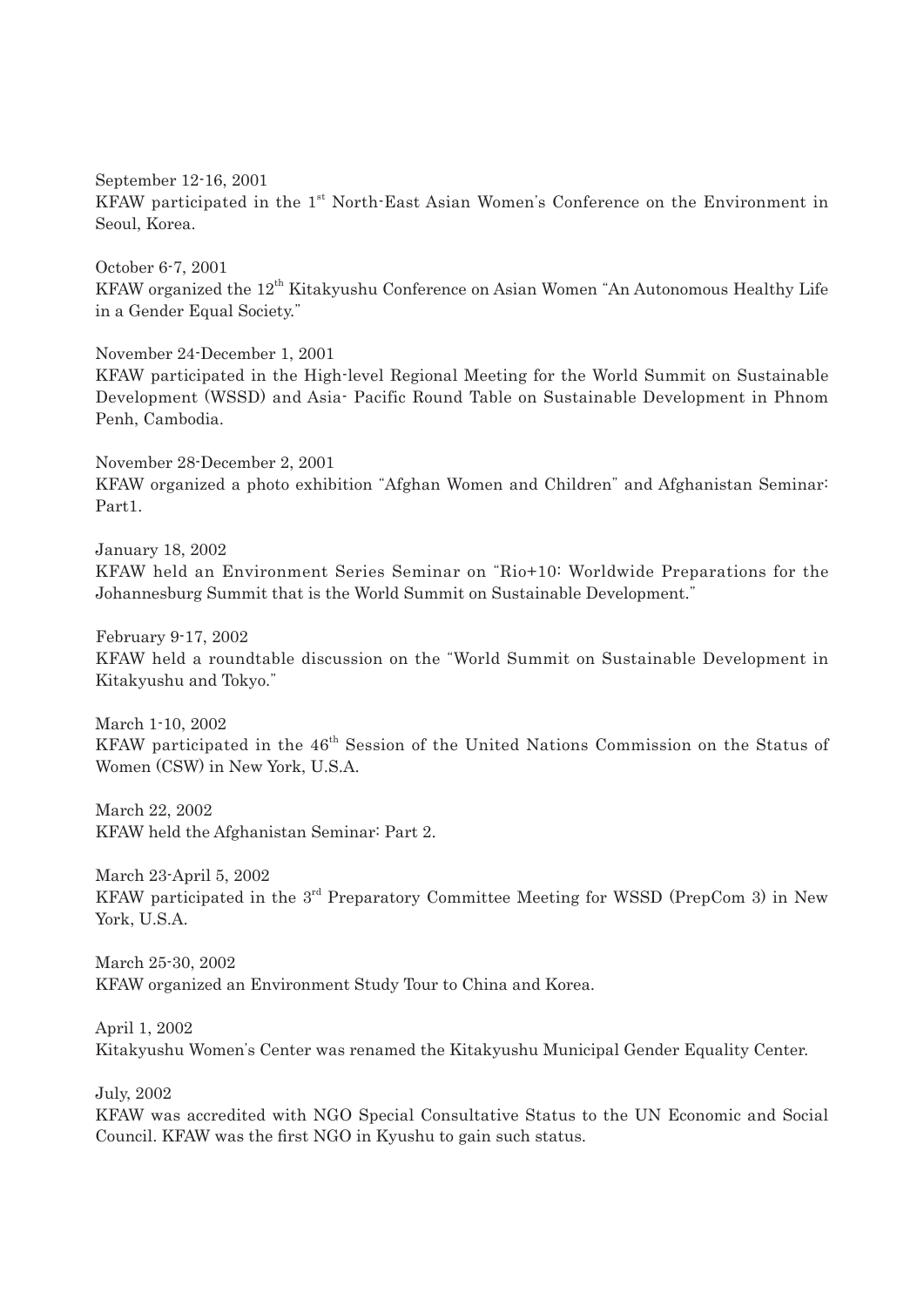July 31, 2002

KFAW was awarded the Special Merit Prize for International Cooperation for 2002 from the Japan International Cooperation Agency (JICA).

August 23-September 5, 2002

KFAW participated in and held a workshop at the World Summit on Sustainable Development (The Senior Researcher of KFAW worked as an advisor to the Japanese Government Delegation).

October 12-14, 2002 Women environmental activists gathered from Japan, China, Korea and Mongolia to hold the  $2^{nd}$ North- East Asian Women's Conference on the Environment in Kitakyushu and Tokyo.

March 2-16, 2003 KFAW participated in the  $47<sup>th</sup>$  Session of the United Nations Commission on the Status of Women (CSW) in New York, U.S.A.

March 16-21, 2003 KFAW participated in the 3<sup>rd</sup> World Water Forum in Kyoto, Shiga and Osaka.

May, 2003 The KFAW Seminar, formerly referred to as the International Cooperation Seminar, was held.

May 17, 2003 KFAW joined the Kitakyushu City Committee for the Compilation of Women's History.

October 11, 2003 Projects were implemented to mark the  $10^{th}$  Anniversary of KFAW's establishment as a foundation.

October 12, 2003 KFAW organized the 14<sup>th</sup> Kitakyushu Conference on Asian Women "Women's Empowerment and ICT."

February 26-March 13, 2004 KFAW participated in the 48<sup>th</sup> Session of the United Nations Commission on the Status of Women (CSW) in New York, U.S.A.

June 29-July 4, 2004 KFAW organized a study tour to attend the Asia-Pacific NGO Forum (Bangkok, Thailand).

September 7-10, 2004

KFAW participated in the High-level Intergovernmental Meeting to Review the Regional Implementation of the Beijing Platform for Action and Its Regional and Global Outcomes organized by UN ESCAP (Bangkok, Thailand).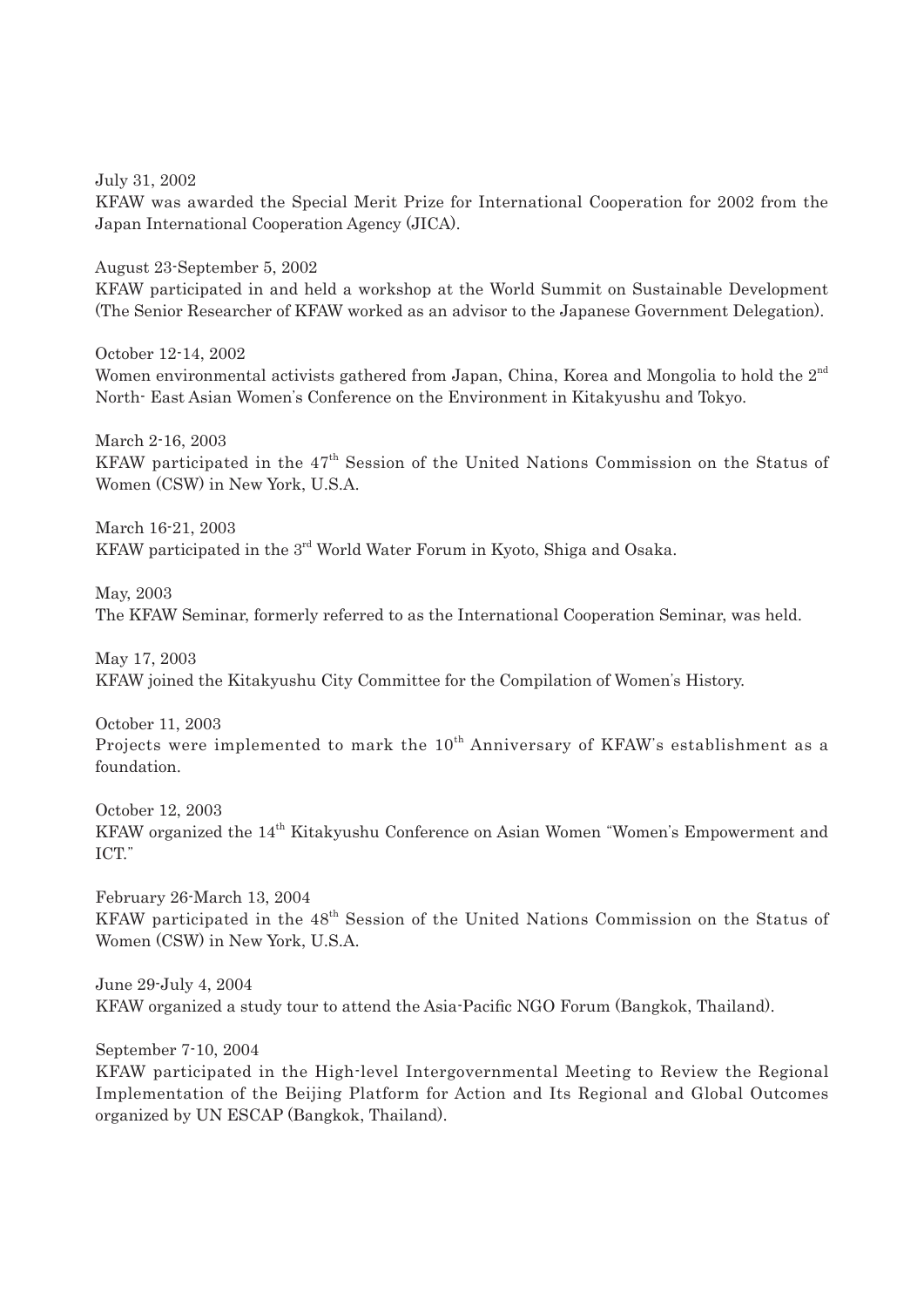November 6-7, 2004 KFAW organized the 15th Kitakyushu Conference on Asian Women "Gender and Human Security: Toward Beijing + 10."

February 28-March 6, 2005 KFAW participated in the  $49<sup>th</sup>$  Session of the United Nations Commission on the Status of Women (CSW) on the occasion of the tenth anniversary of the Fourth World Conference on Women (New York, U.S.A).

November 5-6, 2005 KFAW organized the 16<sup>th</sup> Kitakyushu Conference on Asian Women "Women Who Have Made History."

December 7, 2005 KFAW published *A Centennial History of Women in Kitakyushu* (Japanese).

January 16-23, 2006 KFAW organized a study tour on "Thinking in India about the Human Rights of Women and Children."

February 27-March 10, 2006 KFAW participated in the 50<sup>th</sup> Session of the United Nations Commission on the Status of the Women (CSW) in New York, U.S.A.

February 19, 2006

Along with the Committee of Ecolife Stage, KFAW held the "Kitakyushu Resident's Environmental Forum towards the Creation of the World Environmental Capital." Dr. Wangari Maathai, the Nobel Peace Prize winner, was invited as the keynote speaker.

April 1, 2006 KFAW was designated as a special management body to manage and operate the Kitakyushu Municipal Gender Equality Center, MOVE on behalf of the City of Kitakyushu government.

September 28, 2006 The Kitakyushu ESD (Education for Sustainable Development) Council was established (44 local organizations).

October, 2006

KFAW was recognized as a model organization for The United Nations Decade of Education for Sustainable Development (UNDESD) by the Ministry of Environment.

October 15, 2006

Based on *A Centennial History of Women in Kitakyushu* (Japanese), KFAW published *The 100 Years History of Women of Kitakyushu from Newspapers' Perspectives* (Japanese).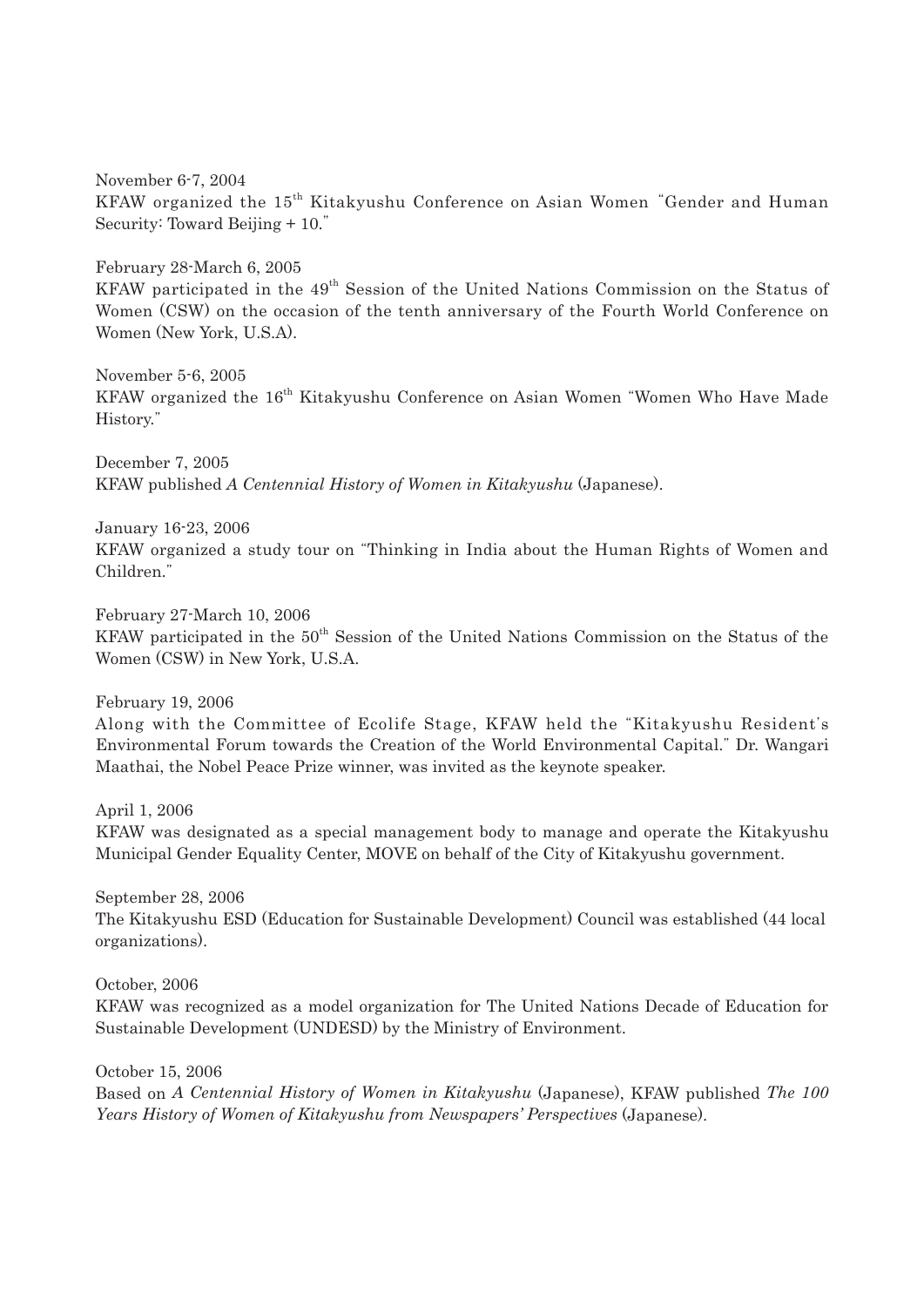November 11-12, 2006 In commemoration of the original publication of *A Centennial History of Women in Kitakyushu* (Japanese), KFAW produced women's history drama called *Autumn Tri-colored Pansy*.

November 18-19, 2006 KFAW organized the 17<sup>th</sup> Kitakyushu Conference on Asian Women "Creating a Just and Plentiful Future: What is the Education for Sustainable Development?"

December 5, 2006 KFAW was recognized as the fourth Regional Centre of Expertise (RCE) by the United Nations University to promote Education for Sustainable Development in Kitakyushu City.

February 26-March 9, 2007 KFAW participated in the  $51<sup>st</sup>$  Session of the United Nations Commission on the Status of Women (CSW) in New York, U.S.A.

March 1-8, 2007 KFAW carried out a study tour to Australia on "Empowerment of Aboriginal Women, Art and Community."

April 1, 2007

Ms. Hiroko Hara took office as the Advisor, Ms. Yoshiko Misumi as second Chair and Ms. Kuniko Yoshizaki as fifth President. KFAW started work as the secretariat of the Kitakyushu ESD Council.

October 12-16, 2007 KFAW organized a study tour on ESD (Education for Sustainable Development) to Korea to learn about progressive ESD approaches.

November 10-11, 2007 KFAW organized the 18<sup>th</sup> Kitakyushu Conference on Asian Women "Let's Link Together and Create a More Sustainable Future."

December 14, 2007 KFAW and the U.S. Consulate Fukuoka jointly organized a seminar on the situation in Myanmar.

February 22-March 7, 2008 KFAW participated in the  $52<sup>nd</sup>$  Session of the United Nations Commission on the Status of Women (CSW) in New York, U.S.A.

March 10-12, 2008 KFAW visited Incheon Metropolitan City, one of Kitakyushu's sister cities.

April, 2008 KFAW prepared for the Establishment of the KFAW Asian Researchers Network.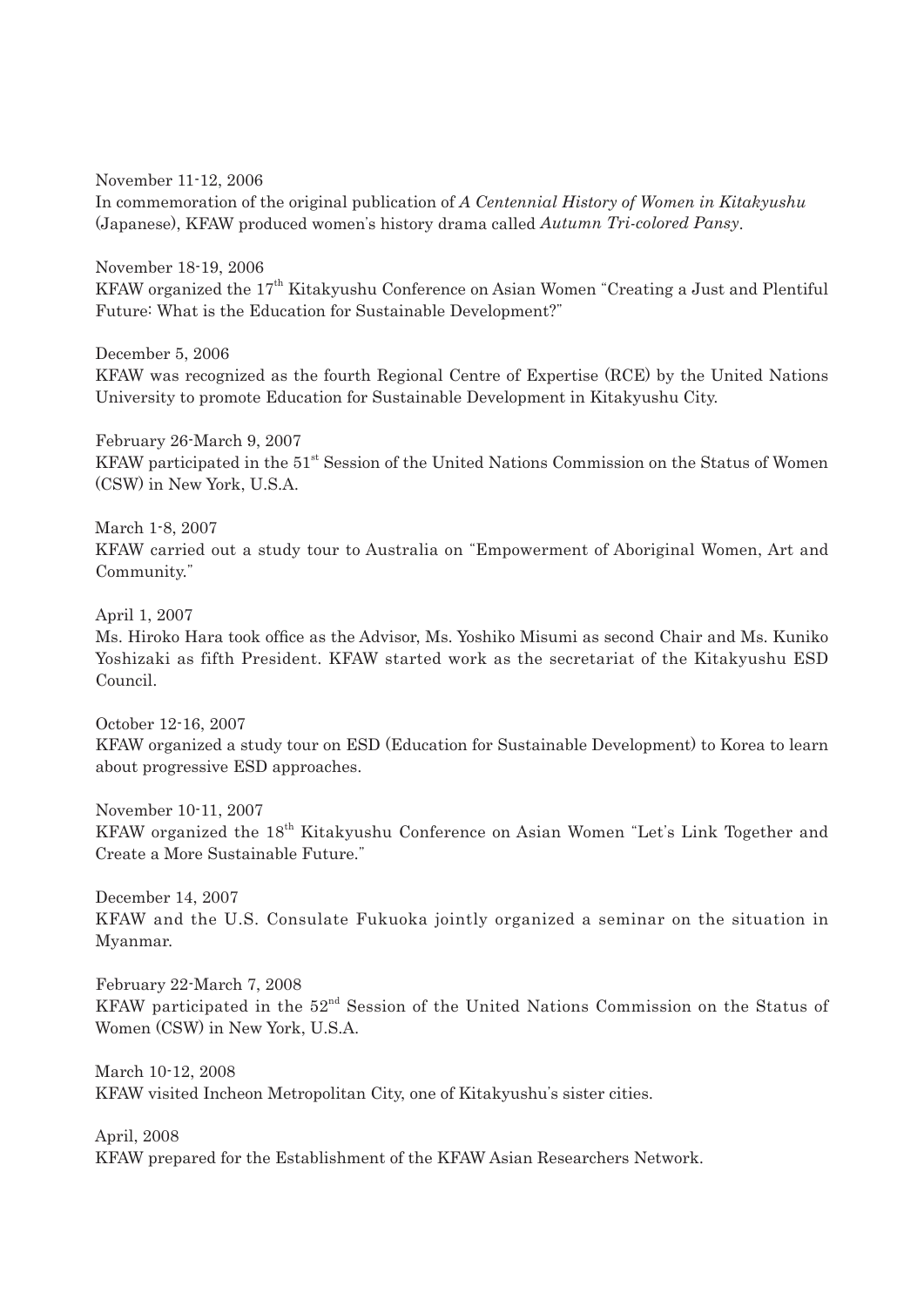May 26, 2008 A delegation from Incheon YWCA (11 people) visited KFAW.

June 25, 2008 KFAW participated in an international conference organized by the Chungcheongnam-do Women's Policy Development Institute (CWPDI) and gave a presentation on "Human Resources Development for Women: The Present Status and Career Development Policies in Japan."

September 6, 2008 KFAW held a special commemorative lecture on "Women's Current Status in the Asia-Pacific Region" to commemorate the  $15<sup>th</sup>$  Anniversary of the foundation of the Forum.

November 15, 2008 KFAW and CWPDI organized the Japan-Korea International Seminar on "Female International Migrants' Current Status of Cultural Conflicts and Health Problems in Japan and R.O.K."

November 15-16, 2008 KFAW organized the 19<sup>th</sup> Kitakyushu Conference on Asian Women "Eat the Earth, Eat on the Earth."

February 27-March 6, 2009 KFAW participated in the 53rd Session of the United Nations Commission on the Status of Women (CSW) in New York, U.S.A. KFAW's Chief Researcher made a presentation on "Necessity of East Asian Networks for Elderly Care" at a side event.

March 31, 2009 The secretariat work of the Kitakyushu ESD Council was transferred to the Environment Bureau of the City of Kitakyushu.

April 1, 2009 Ms. Yoshiko Misumi took office as Advisor.

June, 2009 A network of researchers on gender development was established.

August 6, 2009

KFAW held an exchange program between Kitakyushu YMCA and students from the Oriental Faculty of Chelyabinsk State University, Russia (7 students).

August 10, 2009 KFAW organized a seminar on "The Meaning of Michelle Obama: The Evolving Role of the First Lady" with the Fukuoka American Center.

September 13, 2009 KFAW held the 2<sup>nd</sup> Japan-Korea International Seminar: "From the Earth to the Dining Table: Let's think about food safety from a gender perspective."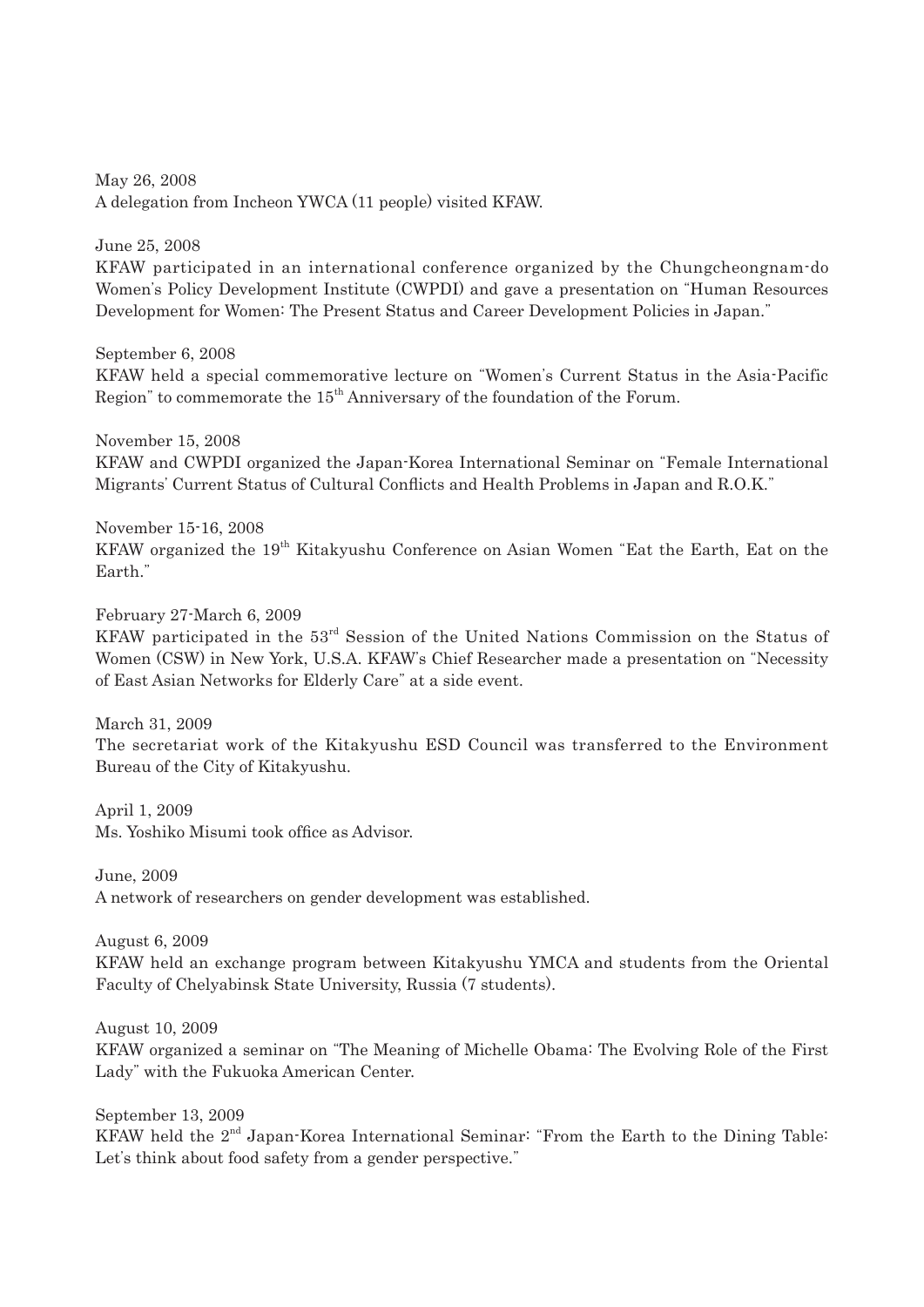September 29, 2009

The Dalian Women's Federation visited KFAW via charter flight which commemorated the 30<sup>th</sup> anniversary of the friendship agreement between Kitakyushu and Dalian.

October 26, 2009 KFAW organized a seminar on "Women in Singapore Now" with the Embassy of the Republic of Singapore.

November 2, 2009 KFAW concluded a Memorandum of Understanding with CWPDI on academic exchange.

November 28-29, 2009 KFAW organized the 20<sup>th</sup> Kitakyushu Conference on Asian Women "Women Now in the World: Viewing the World from Kitakyushu."

February 26-March 7, 2010 KFAW participated in the  $54<sup>th</sup>$  Session of the United Nations Commission on the Status of Women (CSW).

March 1, 2010 KFAW organized a joint Japan- Korea seminar (CSW parallel event) with CWPDI in New York.

June 1, 2010

KFAW jointly organized the Third Japan-Korea Joint Seminar on "Measures to Expand the Participation of Women in Japan and Korea in Local Politics" with CWPDI.

July 30, 2010 KFAW visited the Dalian Women's Federation and discussed future exchange opportunities.

July, 2010 Dalian Women's Federation sent a congratulatory message on the occasion of the  $15<sup>th</sup>$ anniversary of the opening of the Kitakyushu Gender Equality Center, MOVE.

October, 2010 KFAW was commended as a supporting member at the ceremony to commemorate the  $20<sup>th</sup>$ anniversary of the Japan Society of East Asian Studies.

November 13-14, 2010 KFAW organized the 21<sup>st</sup> Kitakyushu Conference on Asian Women "Child Rearing Environments" in the World: Children, Parents and Society."

January 22, 2011

KFAW jointly organized an international symposium on "Intermarriage and Multiculturalism" with The University of Kitakyushu.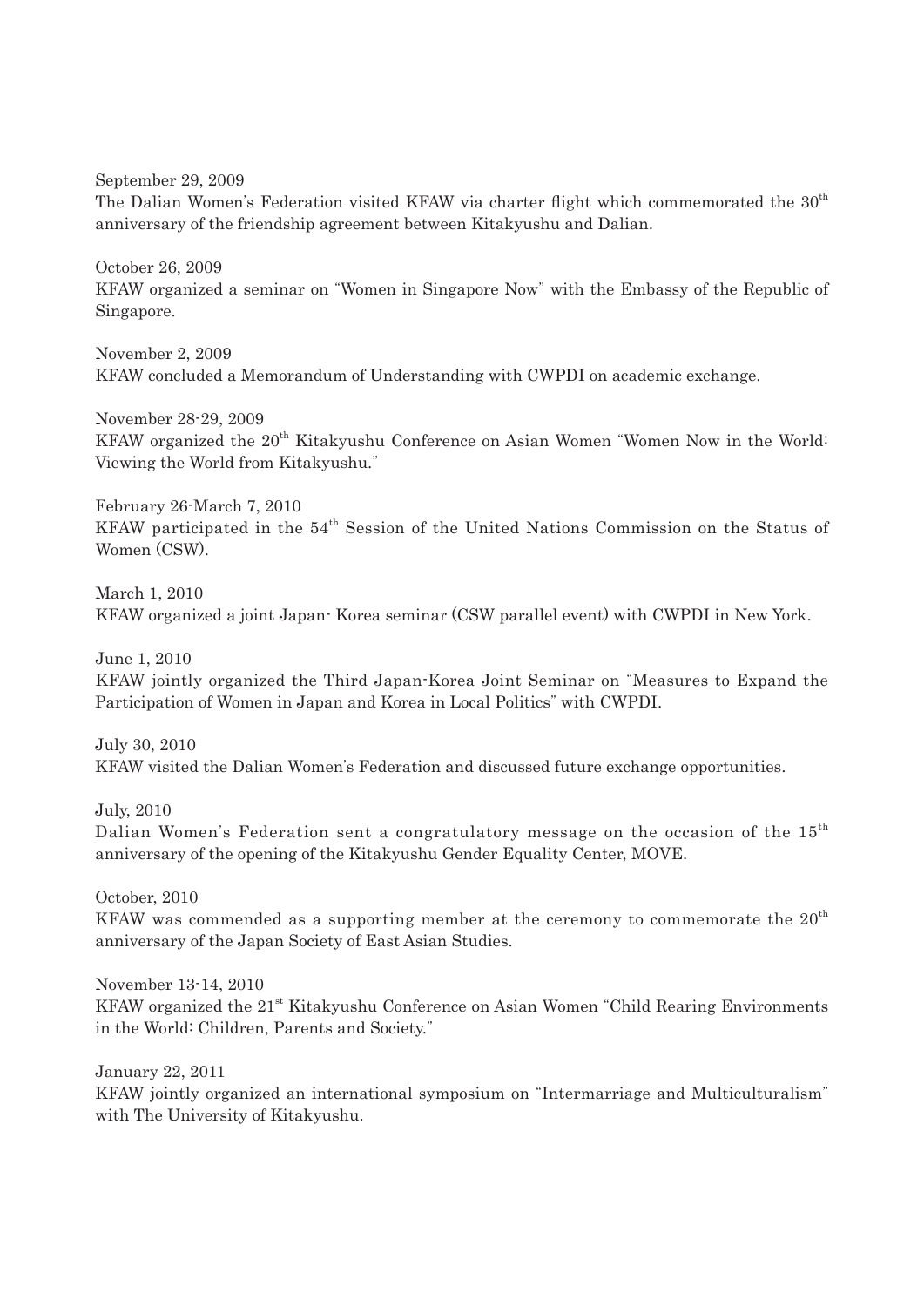January-February, 2011 KFAW organized a training course "KFAW Preventative Education on Dating DV for Future Facilitators." (Total of 4 times)

February 26- March 3, 2011

KFAW participated in the 55<sup>th</sup> Commission on Women (CSW) held in New York. KFAW's Chief Researcher delivered a report as a panel member at a side event organized on the topic of "Empowerment of Japanese Women in Rural Japan."

April 1, 2011

KFAW was appointed to manage the Kitakyushu Municipal Gender Equality Center, MOVE, the Kitakyushu Tobu Women's Community Center, MOJI, and the Kitakyushu Seibu Women's Community Center, YAHATA.

August, 2011 KFAW dispatched lecturers for dating DV prevention classes for about 5,000 school and college students in the city (held until March, 2012)

August 31, 2011 KFAW visited CWPDI in Korea, with which it has a Memorandum of Understanding (MOU) on academic exchange.

September 1, 2011

KFAW visited the Incheon Development Institute (IDI) in Korea to establish an agreement on exchange and cooperation.

November 26-27, 2011 KFAW organized the 22<sup>nd</sup> Kitakyushu Conference on Asian Women "Facing Natural Disasters: What We Should Learn from the East Japan Earthquake."

November 27, 2011

KFAW organized the Fourth Japan-Korea Joint Seminar "Comparison between Japan and Korea in Child-Rearing Support Networks."

December, 2011 KFAW started preparations for the Career Development Program for Female Students.

February 26-March 4, 2012

KFAW took part in the  $56<sup>th</sup>$  Commission on the Status of Women (CSW) and organized a parallel event "Empowerment of Japanese Rural Women under the Globalizing Economy and the Great Disaster," at which KFAW's Chief Researcher and other participants delivered reports.

November 10, 2012

KFAW organized the 23<sup>rd</sup> Kitakyushu Conference on Asian Women "Get United-To Eliminate Violence against Women and Girls."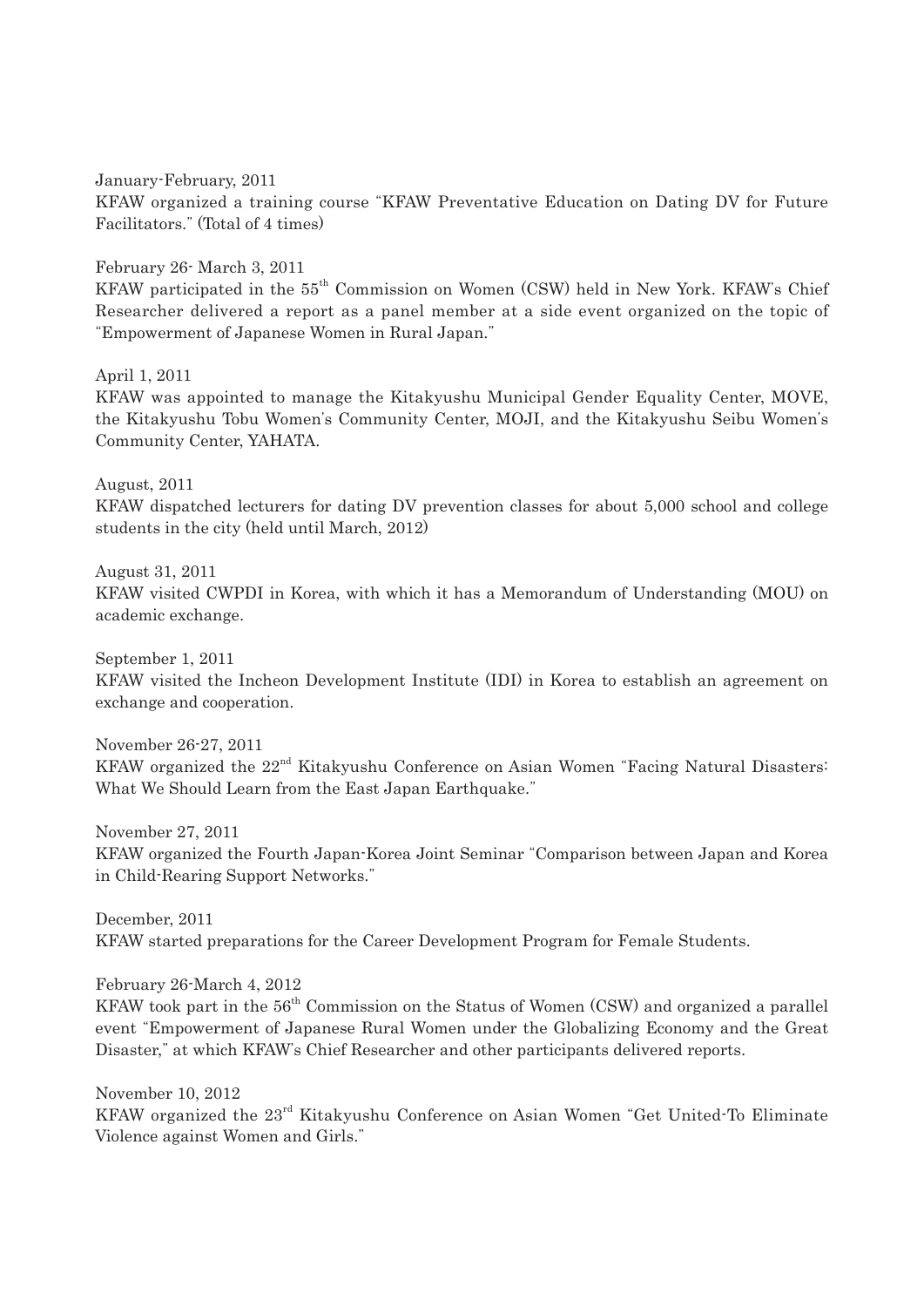December 8, 2012 KFAW organized the 23rd Seminar on KFAW Research Activities.

February 2, 2013 KFAW organized the World Report Seminar (Fifth Japan-Korea Joint Seminar) "Multicultural Coexistence in Japan, Korea and the U.S."

March 2-8, 2013 KFAW participated in the  $57<sup>th</sup>$  Session of the United Nations Commission on the Status of Women (CSW), and organized a parallel event; "Kitakyushu Forum on Asian Women and the Prevention on Dating/ Domestic Violence."

April, 2013 KFAW became a public interest incorporated foundation. Ms. Mitsuko Horiuchi was appointed as the sixth President of KFAW.

August 10, 2013 KFAW organized lecturers on preventing DV and follow-up courses for facilitators on education to prevent dating DV.

September-October, 2013 KFAW organized a trial run of the Career Development Program for Female Students in three universities in the City of Kitakyushu.

November 9, 2013 KFAW organized the 24<sup>th</sup> Kitakyushu Conference on Asian Women "Women's Greater Participation

in Japan and the World Brings Positive Change" as an event to commemorate the  $20<sup>th</sup>$  anniversary of the foundation of KFAW.

November 10, 2013 KFAW organized a cultural exchange event for women's groups in the City of Kitakyushu and Incheon Metropolitan City as an event to mark the 20<sup>th</sup> anniversary of the foundation of KFAW.

February 2, 2014 KFAW organized the 24<sup>th</sup> Seminar on KFAW Research Activities.

February 23-March 2, 2014 KFAW carried out a study tour on "Learn about International Cooperation in the Philippines."

April 11, 2014 KFAW organized the Debriefing on Participation in the U.N. Commission on the Status of Women (CSW58).

May-December, 2014 KFAW carried out the Career Development Program for Female Students at five schools in the city.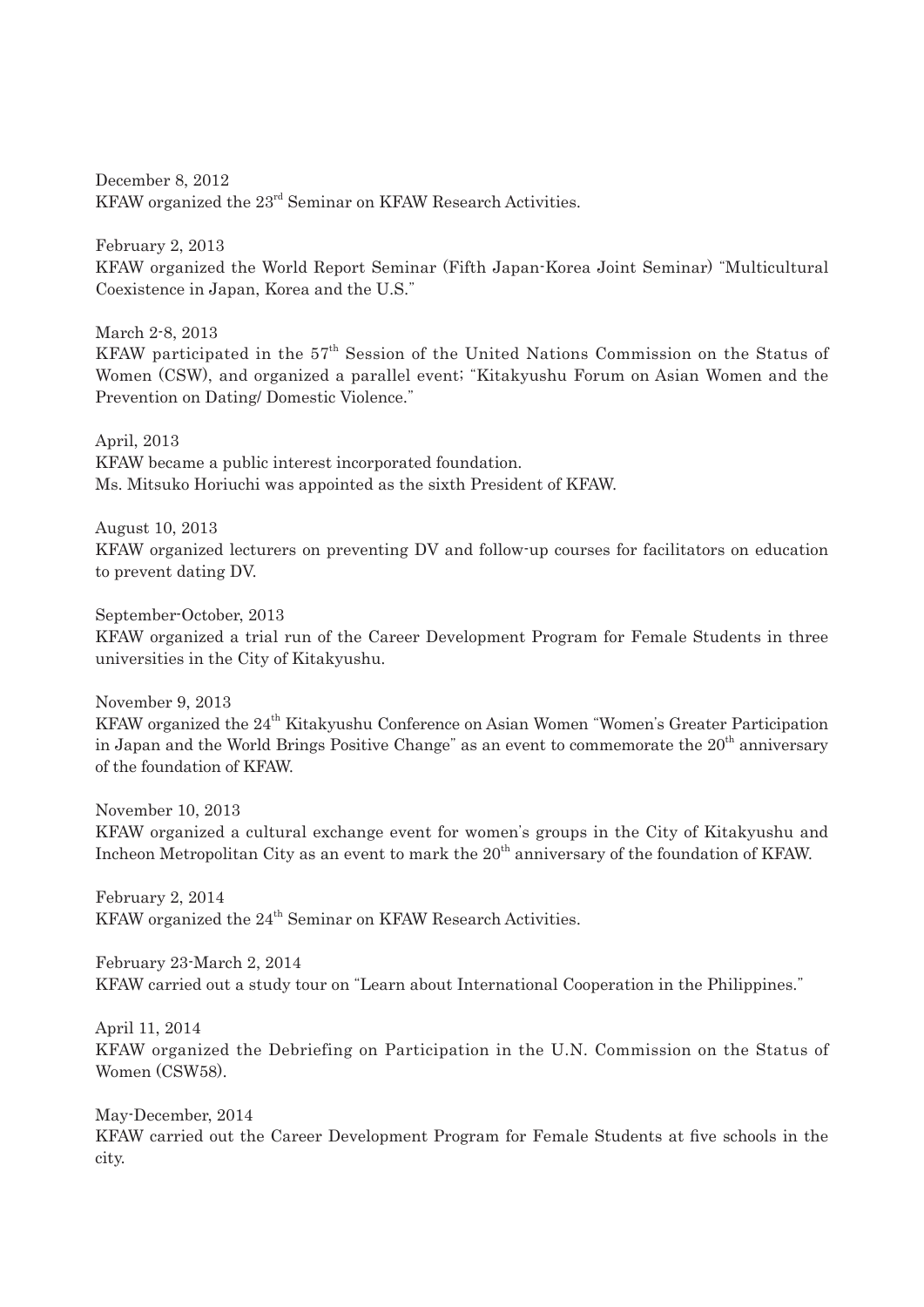August 10, 2014 KFAW organized lecturers on preventing DV and follow-up courses for facilitators on education to prevent dating DV.

October 20-22, 2014 KFAW visited Incheon Metropolitan City to visit gender-related organizations and facilities and participate in seminars and exchange meetings organized by women's groups in Incheon Metropolitan City.

December 3-5, 2014 KFAW cooperated with the Statistics Division of the UN Department of Economic and Social Affairs in New York and held an expert meeting on UN gender statistics.

December 6, 2014 KFAW organized the 25th Kitakyushu Conference on Asian Women "Entrepreneurship: An Emerging Source of Employment for Women."

January 22-25, 2015

KFAW invited foreign correspondents to take part in the World Report Seminar on "Asian Women Today: Learn more about the world from foreign correspondents," and implemented an international exchange program for elementary school and college students in Kitakyushu.

January 24, 2015

KFAW organized the World Report Seminar "Asian Women Today: Learn more about the world from foreign correspondents."

February 7, 2015 KFAW organized the 25<sup>th</sup> Seminar on KFAW Research Activities.

February 23-March 4, 2015 KFAW carried out a study tour on "Learn about International Cooperation in the Philippines."

May 15, 2015 KFAW organized the Debriefing on Participation in the U.N. Commission on the Status of Women (CSW59).

June-December, 2015 KFAW implemented the Career Development Program in four universities and one high school in the City of Kitakyushu.

June 12, 2015 KFAW organized the  $26<sup>th</sup>$  Seminar on KFAW Research Activities.

September 5-9, 2015 KFAW carried out a study tour on "Learn about International Cooperation in Vietnam and Cambodia".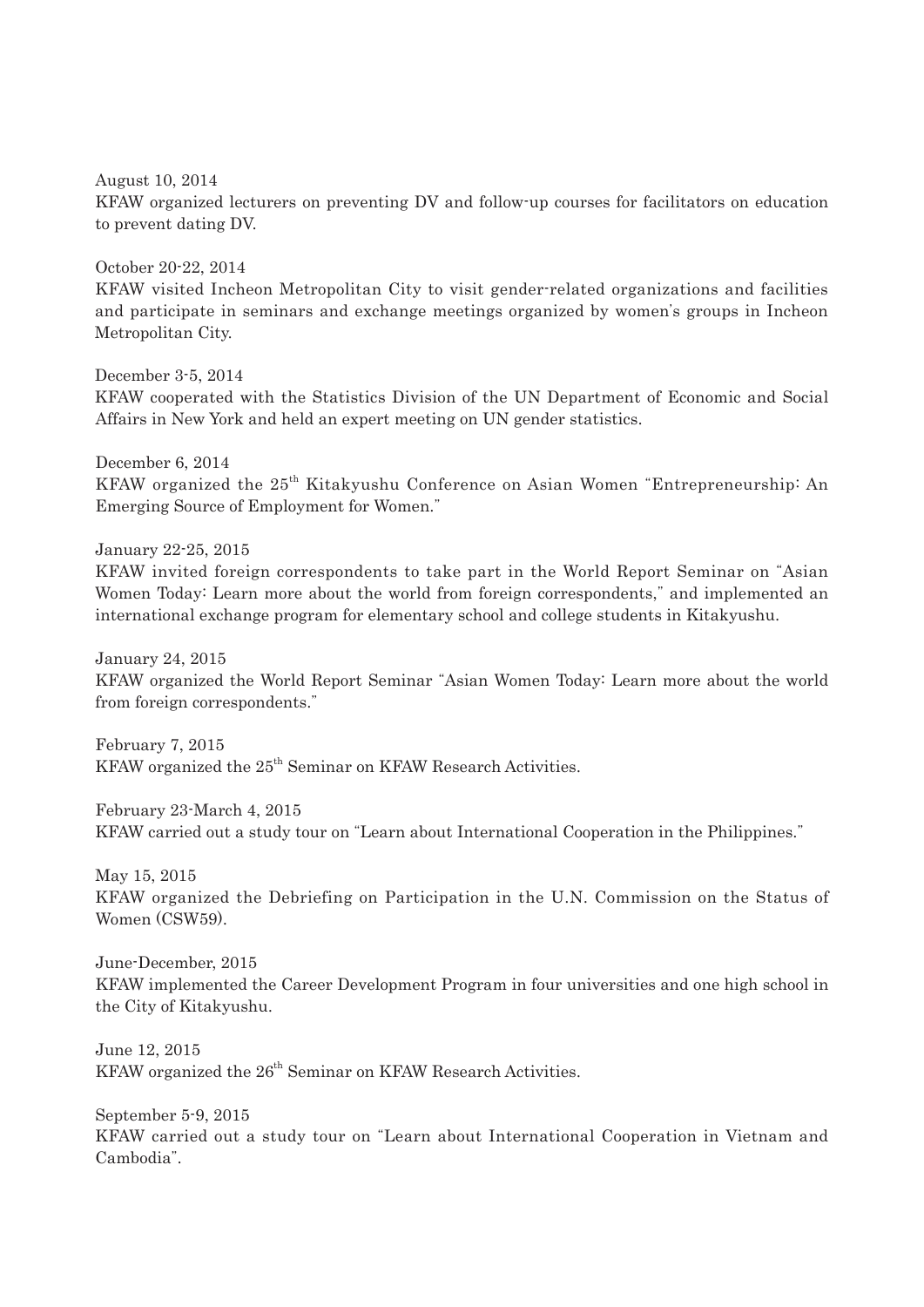September 19, 2015 KFAW organized lectures on preventing DV and follow-up courses for facilitators on education to prevent dating DV.

October, 2015-March, 2016 KFAW implemented "The Survey Regarding Promotion of Women's Active Participation in the Manufacturing Industry in Kitakyushu".

October 31, 2015 KFAW organized the 26<sup>th</sup> Kitakyushu Conference on Asian Women "Promoting Active Participation by Women - In Cooperation with Asia".

November 1, 2015 KFAW held an interaction program between the Hanoi Women's Union, Vietnam and Women's Organizations in Kitakyushu.

January 23, 2016

KFAW organized the World Report Seminar "Women around the World Today: Talking with Government Officers from around the World".

February 14, 2016 KFAW organized the  $27<sup>th</sup>$  Seminar on KFAW Research Activities.

May 19, 2016

KFAW organized the Debriefing on Participation in the United Nations Commission on the Status of Women (CSW60).

July 8, 2016 KFAW organized the Kitakyushu Town Meeting as follow-up to the 1st WWAS International Conference: "Women's Capabilities in an Aging Society and Local Communities".

September 6-10, 2016 KFAW visited Hanoi Women's Union to foster mutual understanding of gender issues.

September-November, 2016 KFAW organized the Career Development Program for high school students.

November 26, 2016 KFAW organized The  $27<sup>th</sup>$  Kitakyushu Conference on Asian Women on "No one will be left behind-What Can We Do to Achieve the Sustainable Development Goals (SDGs)".

December14-16, 2016

KFAW organized a study tour to learn about the experiences of disaster-stricken cities from the perspective of gender equality in Sendai.

February 25, 2017 KFAW organized the World Report Seminar on "Women and Disasters".